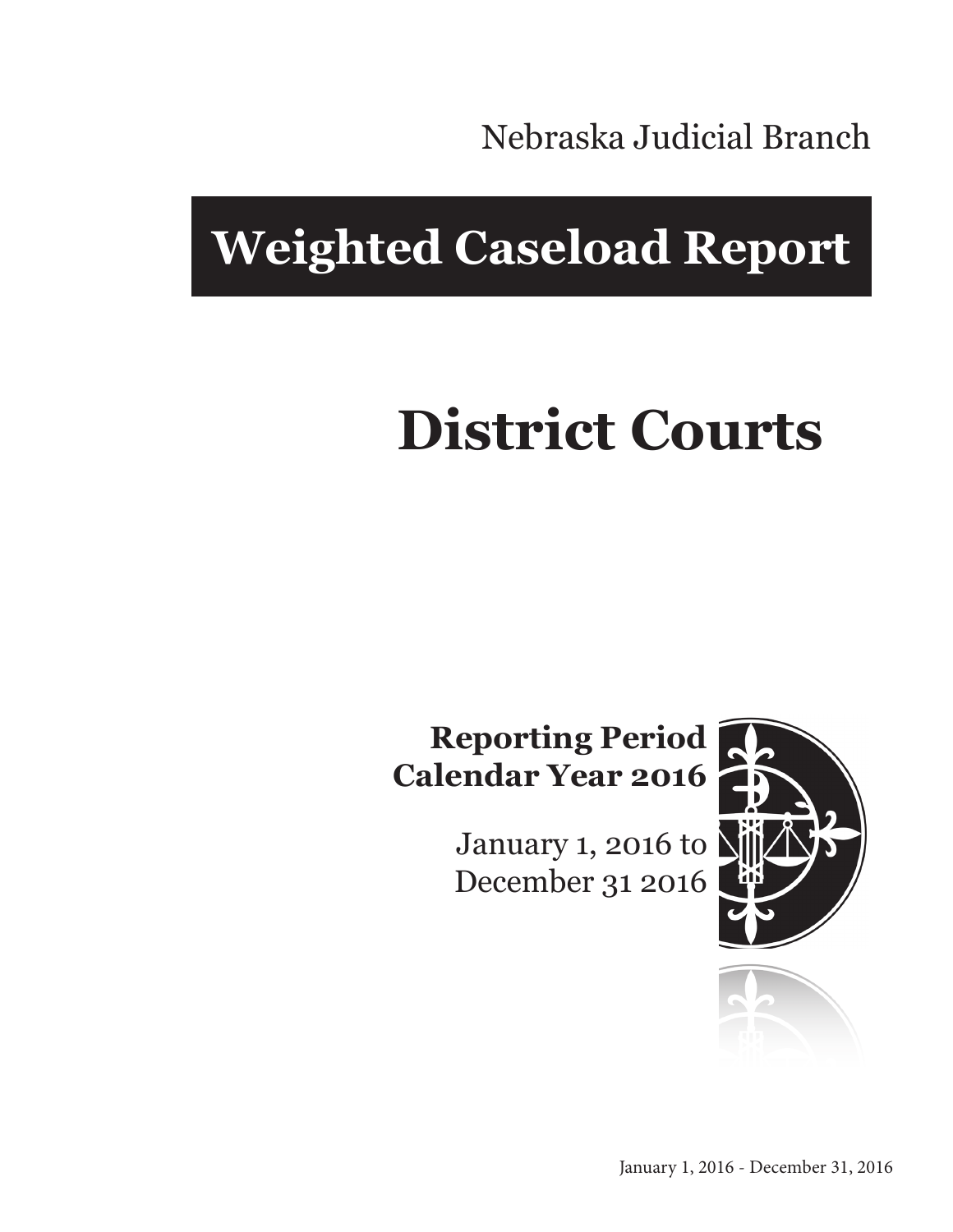### Nebraska District Courts Weighted Caseload Report

### Calendar Year 2016 **(January 1, 2016 - December 31, 2016)**

This Weighted District Court Caseload Report contains statistics for Nebraska's 93 District Courts, grouped into twelve Judicial Districts. The judiciary of Nebraska currently assesses the need for judicial positions using a disposition-based, weighted caseload method. Weighted caseload systems provide objective, standardized determinations of resource needs.

*No quantitative judgeship assessment method, including a weighted caseload system will determine the exact number of judges required within a judicial district. But quantitative methods, such as weighted caseload can approximate the need for judgeships and provide a point of reference or standard for comparing relative need among judicial districts. Other measures, both qualitative and quantitative, may be used in conjunction with the weighted caseload standard calculation to support the assessment of judicial need. In particular, should the standard calculation show the need for a fractional judge (less than the full-time equivalent), additional assessments as to the relative workload per judge within a district and travel per judge may be useful. Also, other useful measures may include analyses of budget constraints, population trends, and other factors that may differentially affect the need for judges across districts.*

**Mission of the Nebraska Administrative Office of the Courts:**

Under the direction of the Nebraska Supreme Court, the Administrative Office of the Courts' mission is to ensure the public has equal access to justice, using leadership, education, technology, and administrative services to implement consistent, efficient, and effective court practices.



**Corey R. Steel | Nebraska State Court Administrator Nebraska Supreme Court**

Rm. 1213 State Capitol | P.O. Box 98910 | Lincoln, NE 68509 T 402.471.3730 | F 402.471.2197 www.supremecourt.ne.gov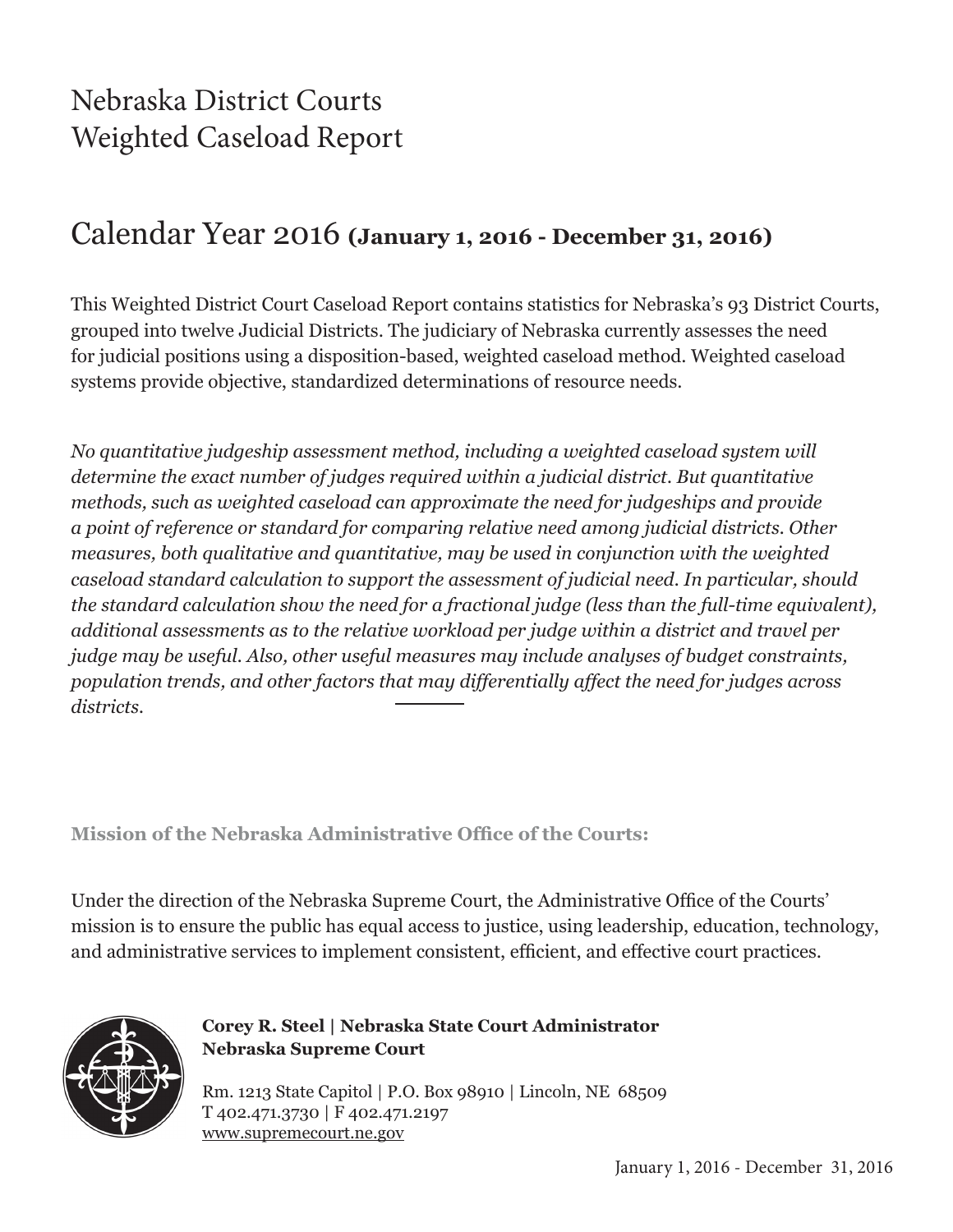### Nebraska District Court Judicial Needs

Calendar Year 2016 (January 1, 2016 - December 31, 2016)

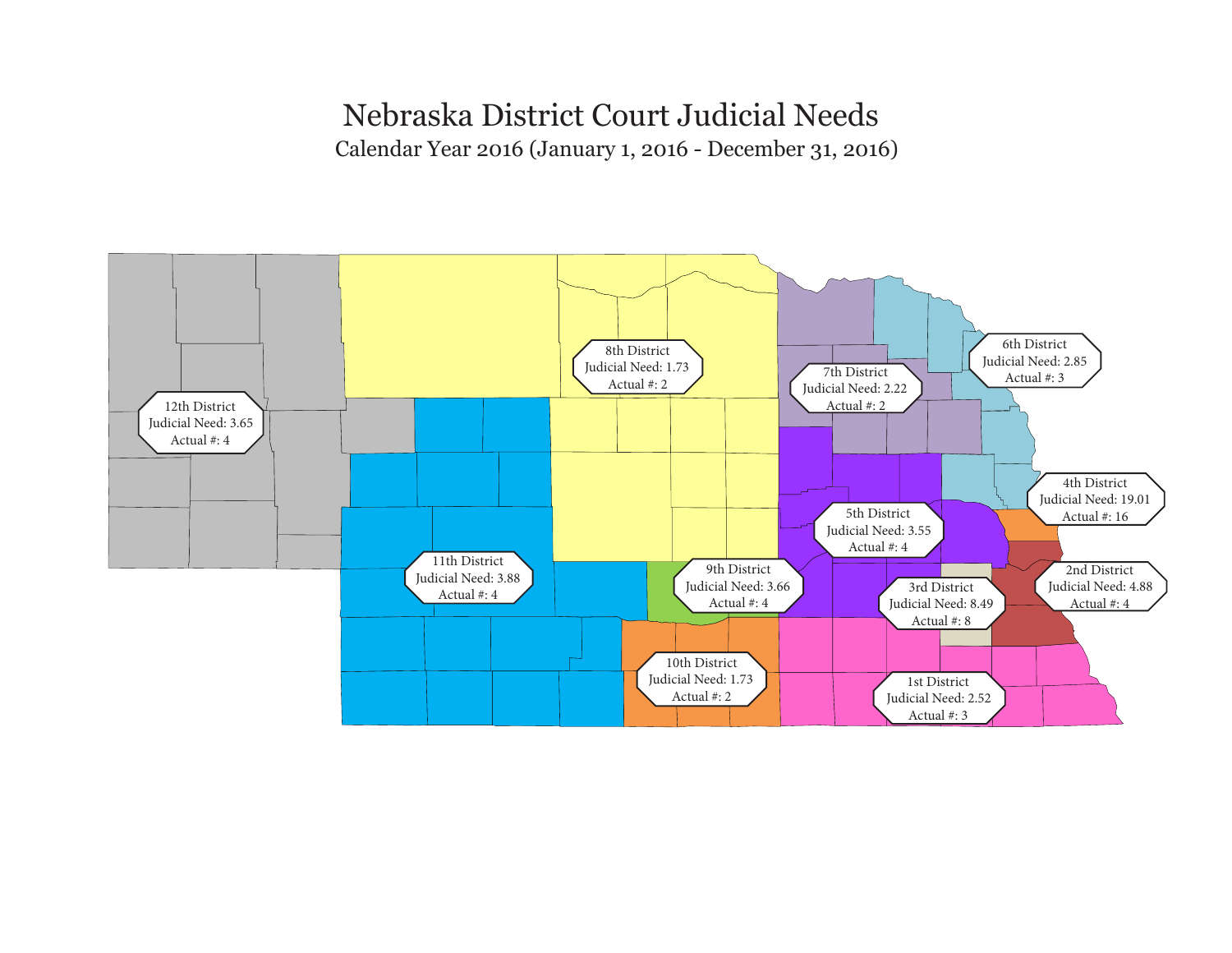### Weighted Caseload Report 1st Judicial District - District Court

District court need for judges: 2.52 Current number of judges: 3





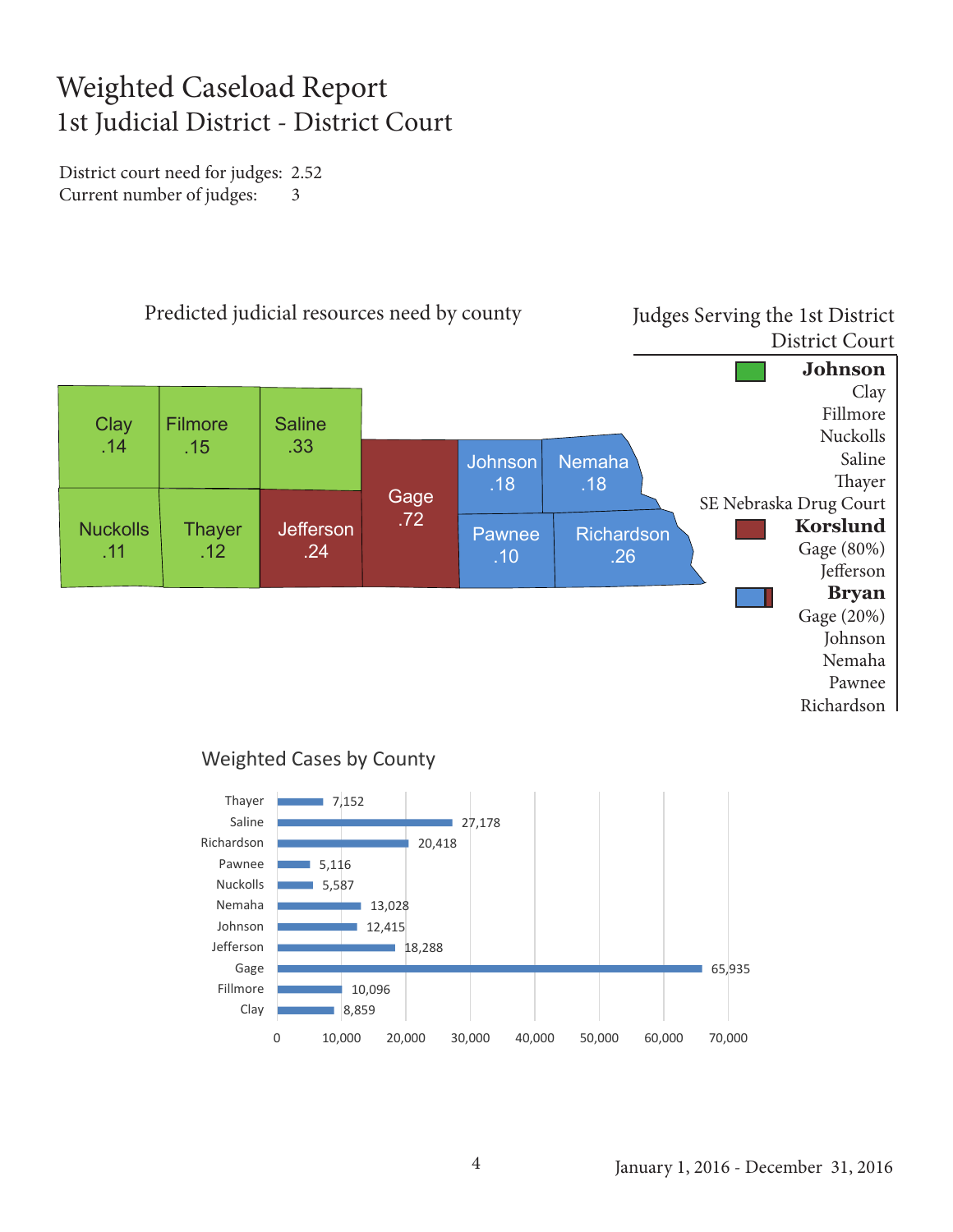### Weighted Caseload Report 2nd Judicial District - District Court

District court need for judges: 4.88 Current number of judges: 4



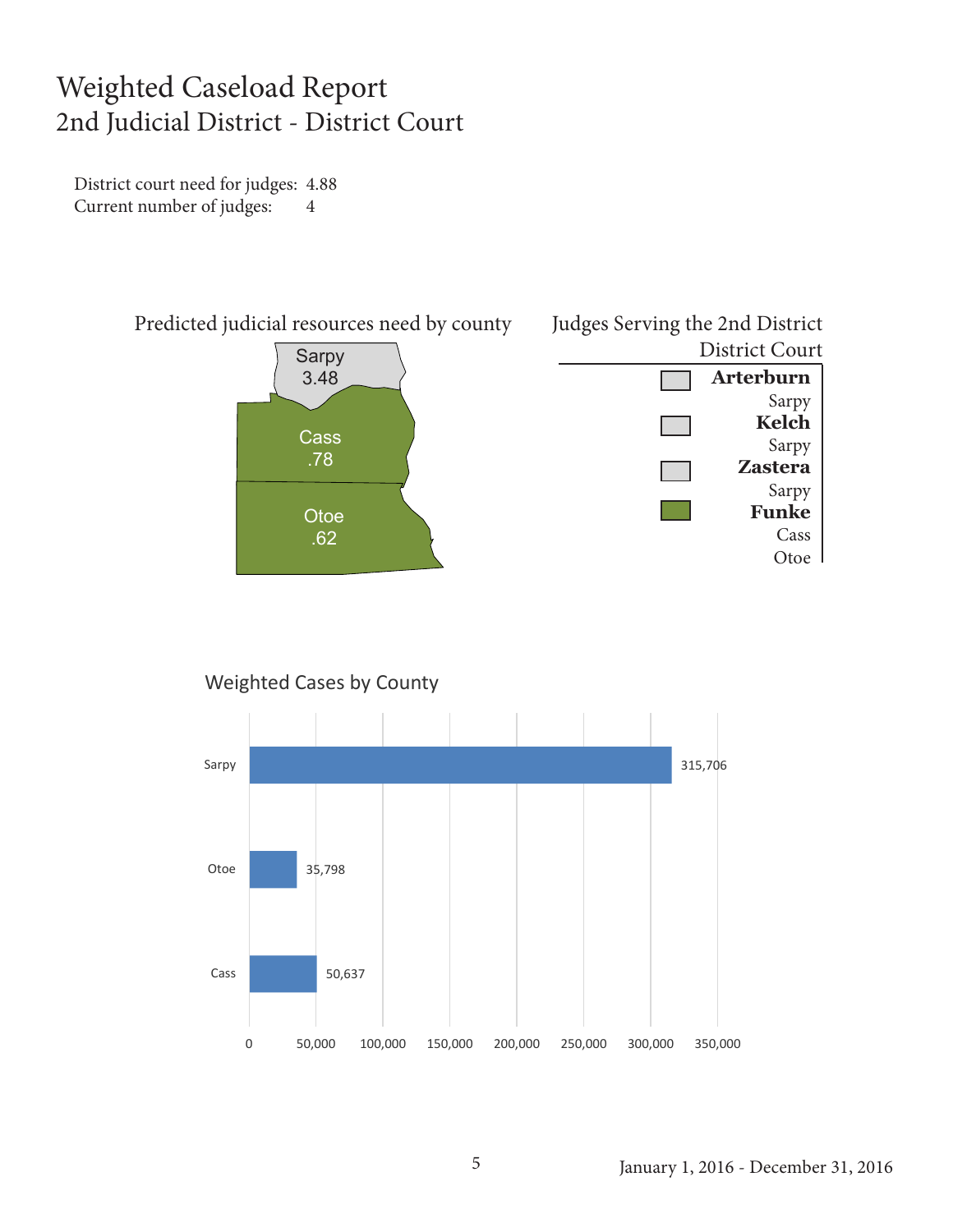### Weighted Caseload Report 3rd Judicial District - District Court

District court need for judges: 8.49 Current number of judges: 8



| Judges Serving the 3rd District |
|---------------------------------|
| District Court                  |
|                                 |

Burns Colborn Ideus Jacobsen Maret Nelson **Otte** Strong

#### Weighted Cases by Case Type

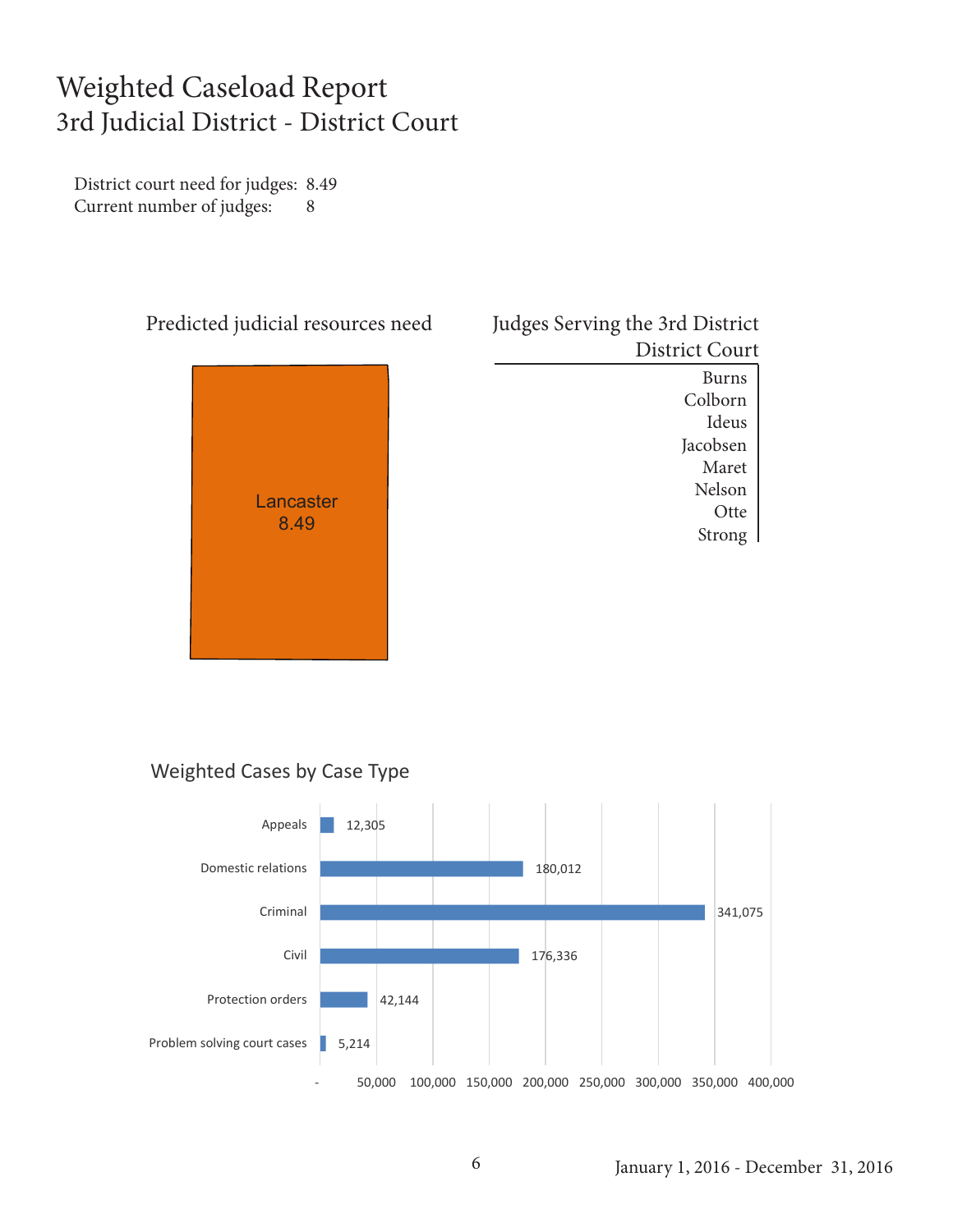### Weighted Caseload Report 4th Judicial District - District Court

District court need for judges: 19.01 Current number of judges: 16



#### District Court Ashford Bataillon Bowie Burns **Coffey** Derr Dougherty Gleason Otepka Pankonin

Polk Randall Retelsdorf Schatz Stratman Wheelock

#### Weighted Cases by Case Type

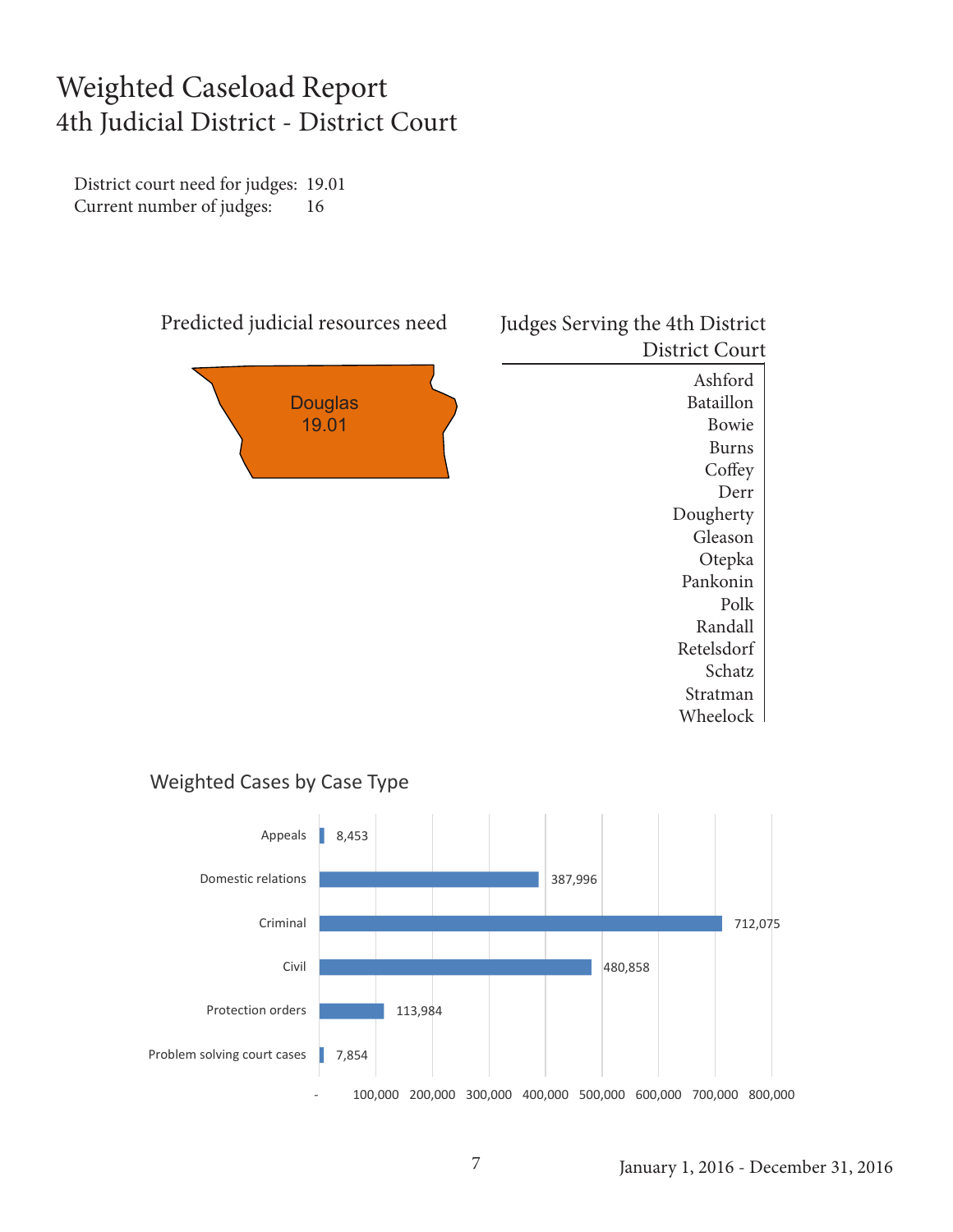### Weighted Caseload Report 5th Judicial District - District Court

District court need for judges: 3.55 Current number of judges: 4



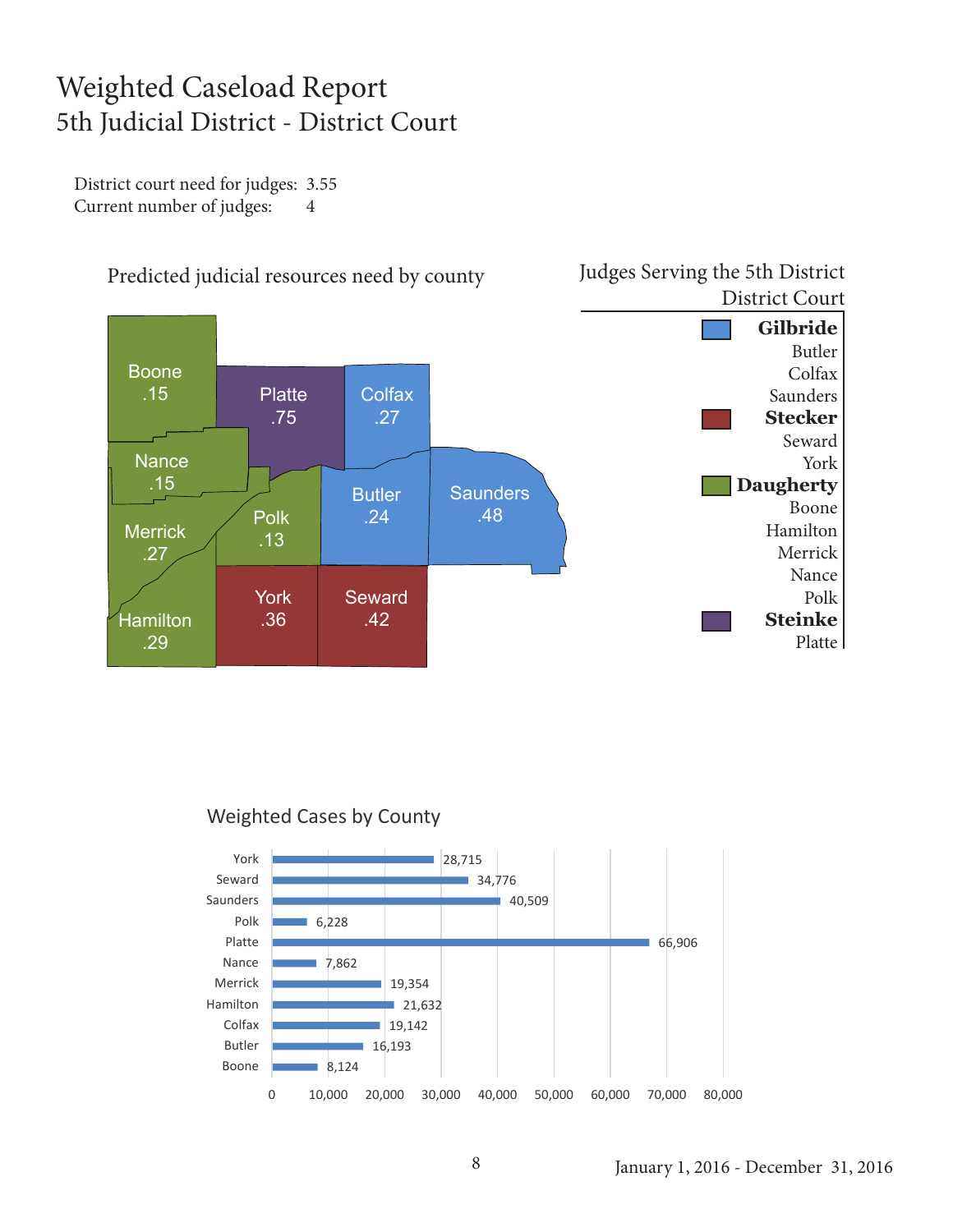### Weighted Caseload Report 6th Judicial District - District Court

District court need for judges: 2.85 Current number of judges: 3

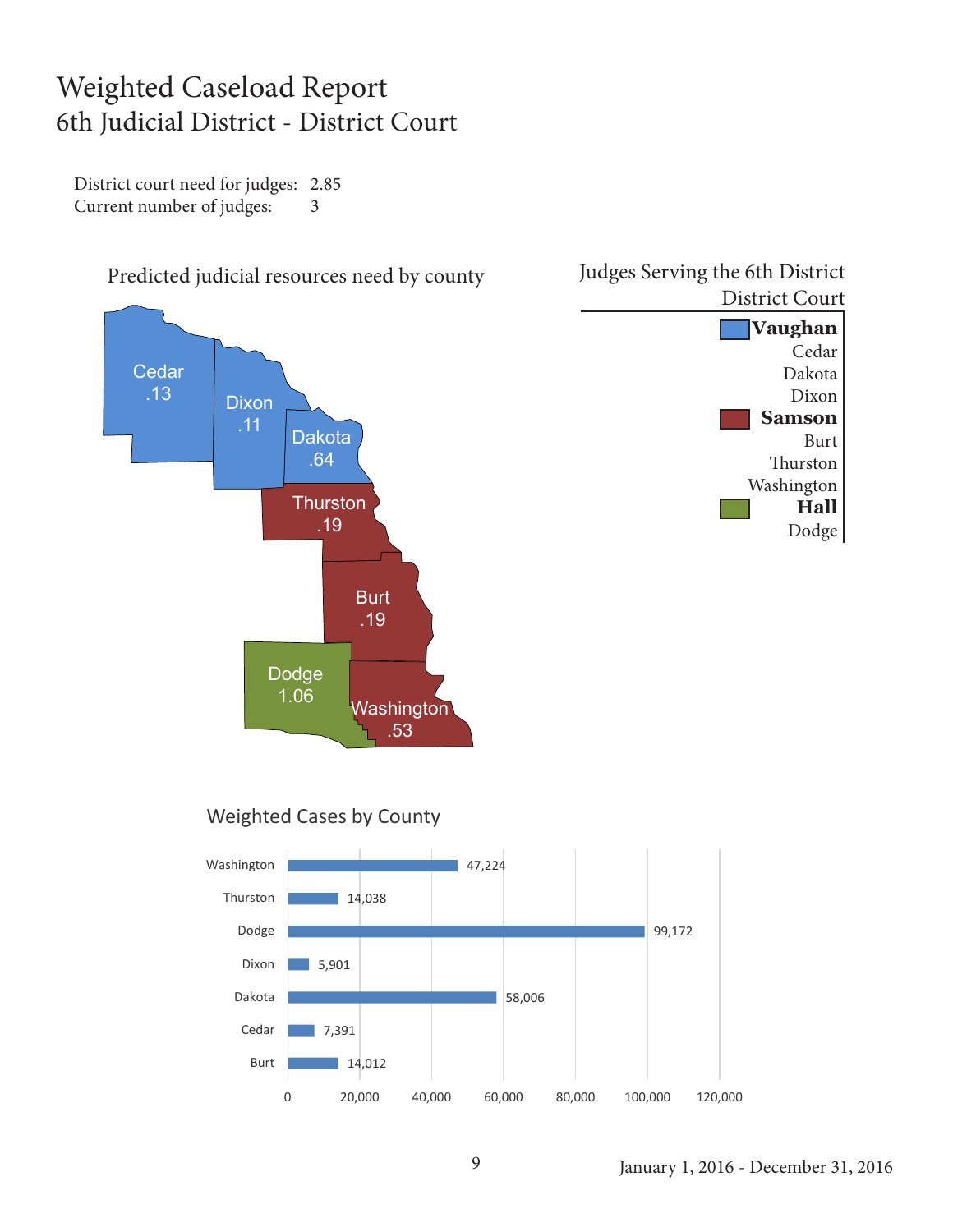### Weighted Caseload Report 7th Judicial District - District Court

District court need for judges: 2.22 Current number of judges: 2





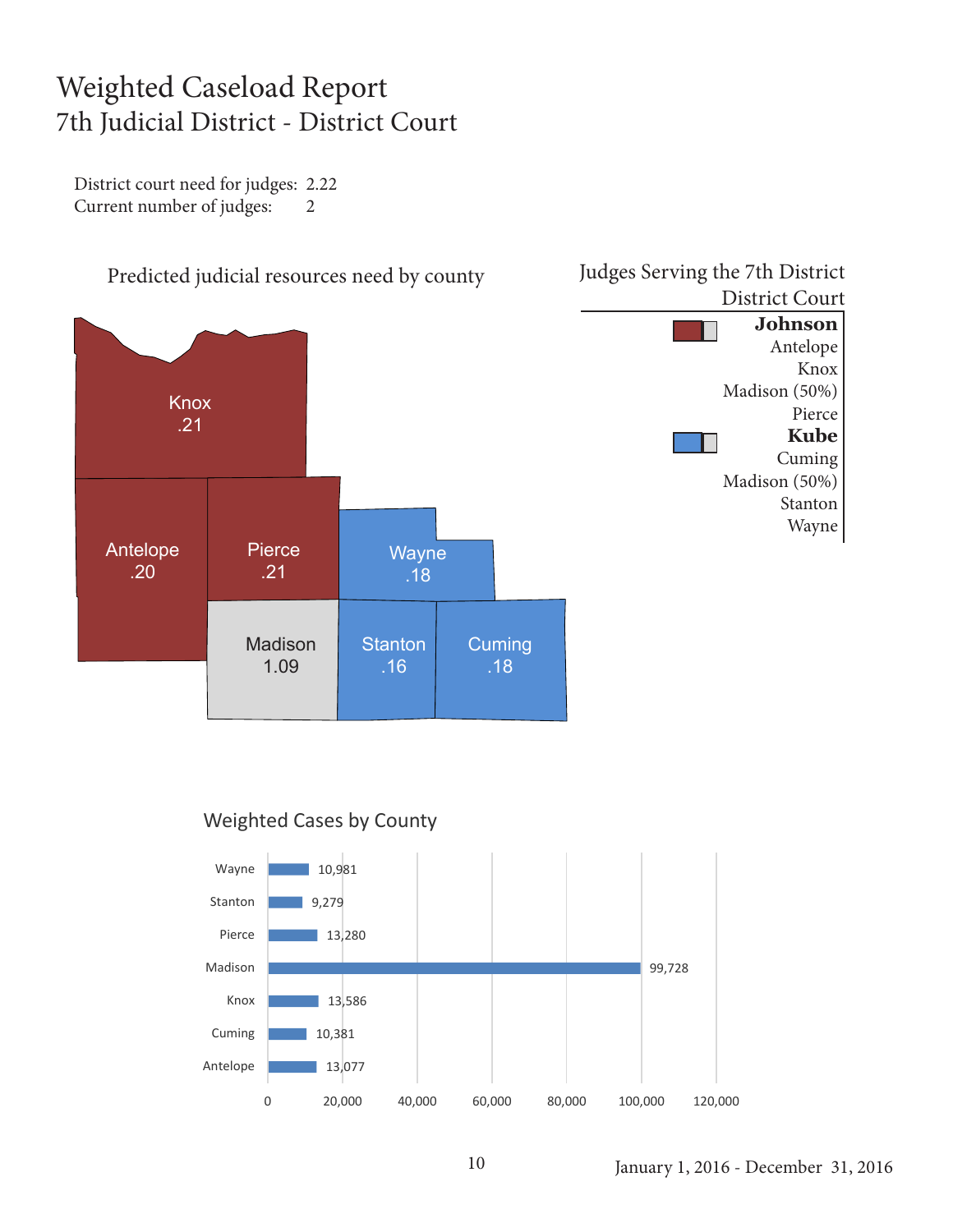### Weighted Caseload Report 8th Judicial District - District Court

District court need for judges: 1.73 Current number of judges: 2

Predicted judicial resources need by county Judges Serving the 8th District

District Court



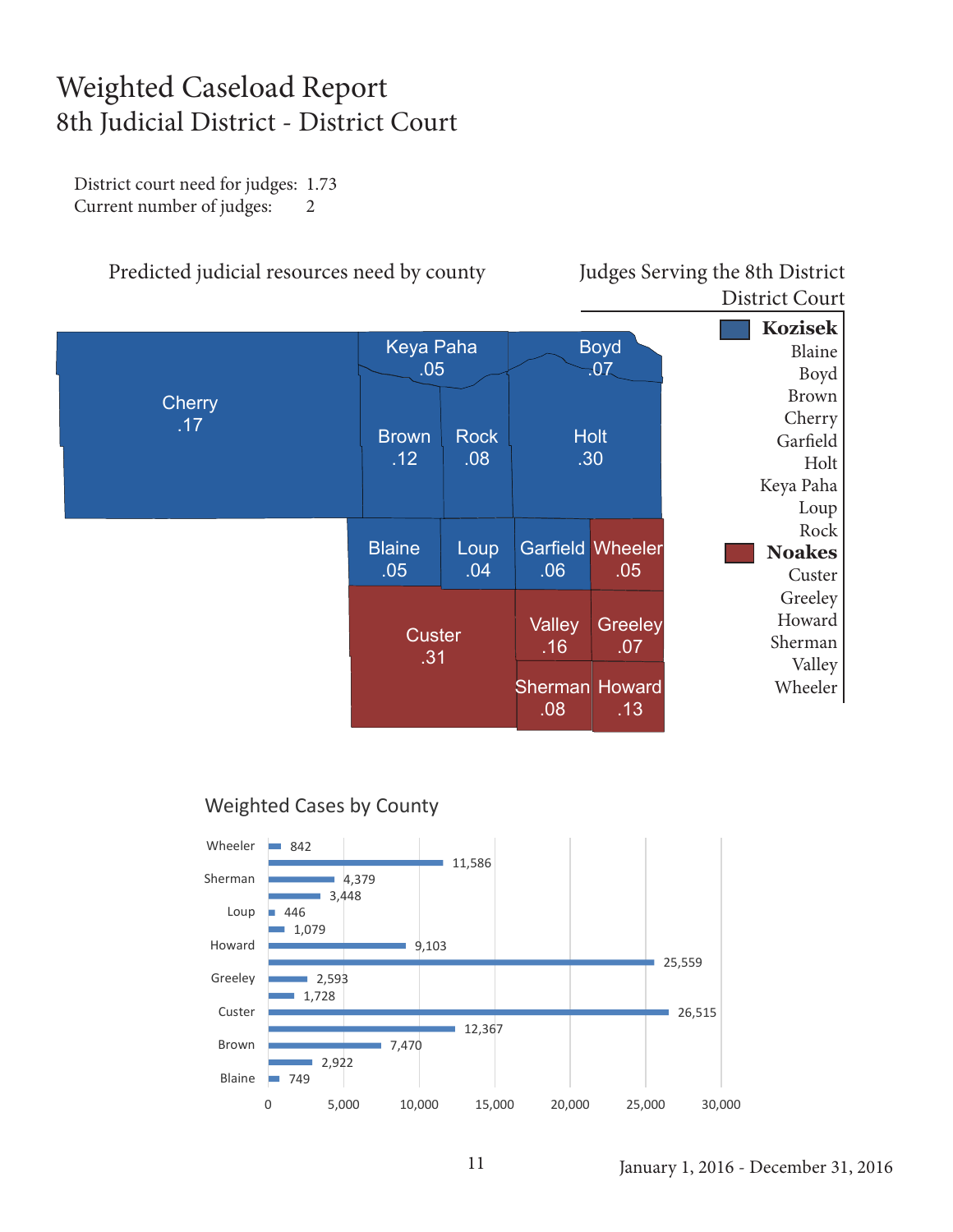### Weighted Caseload Report 9th Judicial District - District Court

District court need for judges: 3.66 Current number of judges: 4





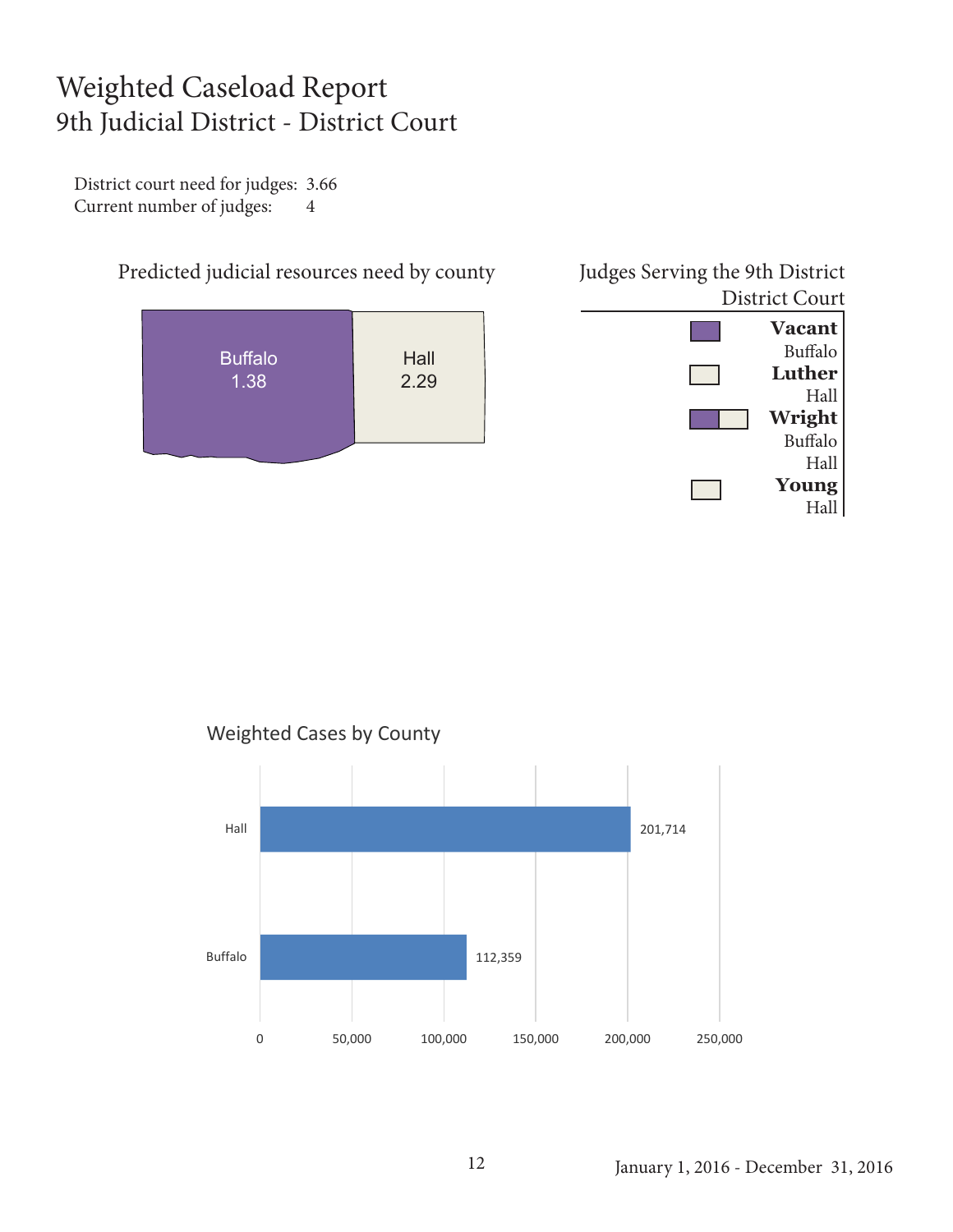### Weighted Caseload Report 10th Judicial District - District Court

District court need for judges: 1.73 Current number of judges: 2

Predicted judicial resources need by county Judges Serving the 10th District

District Court





#### January 1, 2016 - December 31, 2016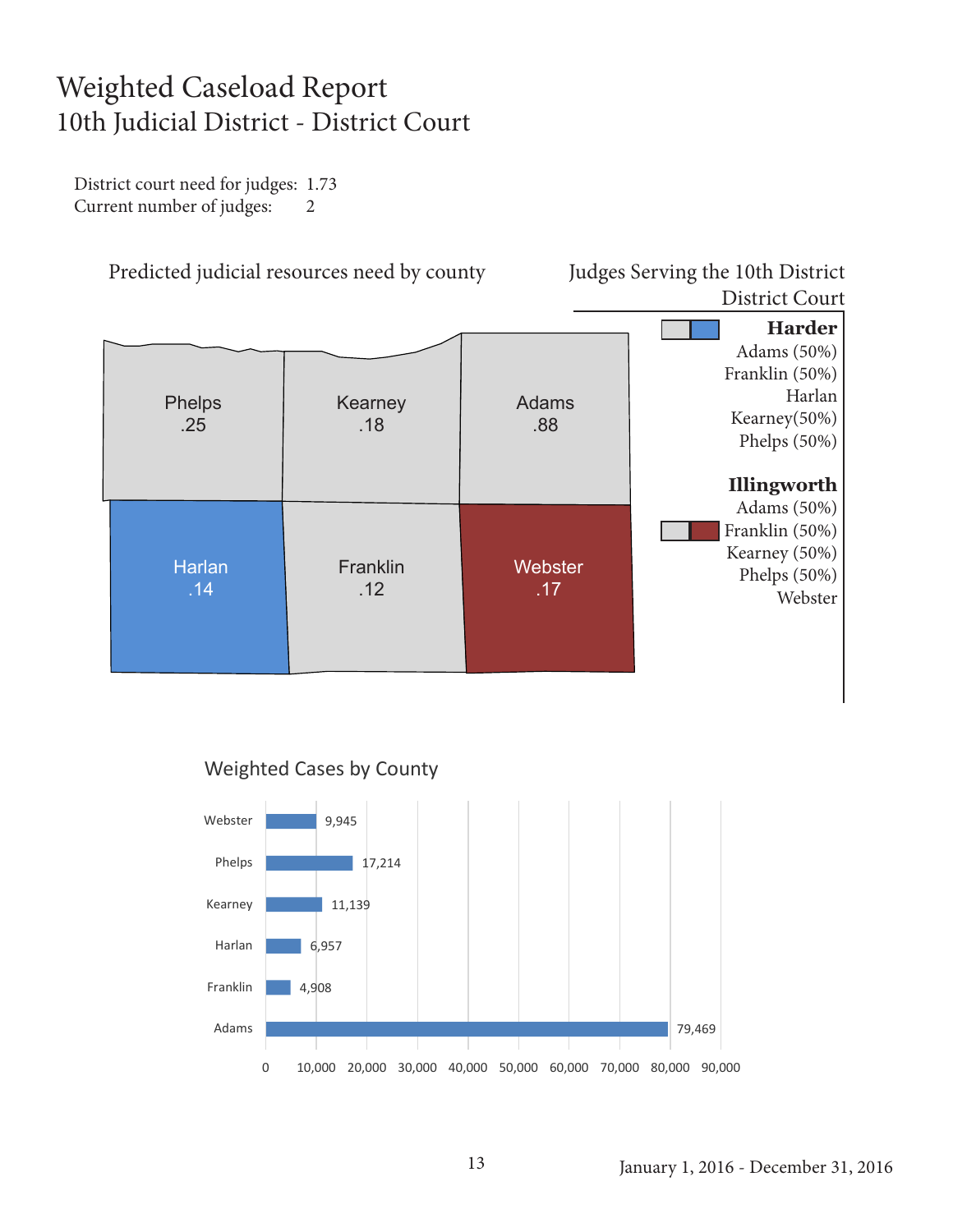### Weighted Caseload Report 11th Judicial District - District Court

District court need for judges: 3.88 Current number of judges: 4



#### Predicted judicial resources need by county Judges Serving the 11th District

## District Court